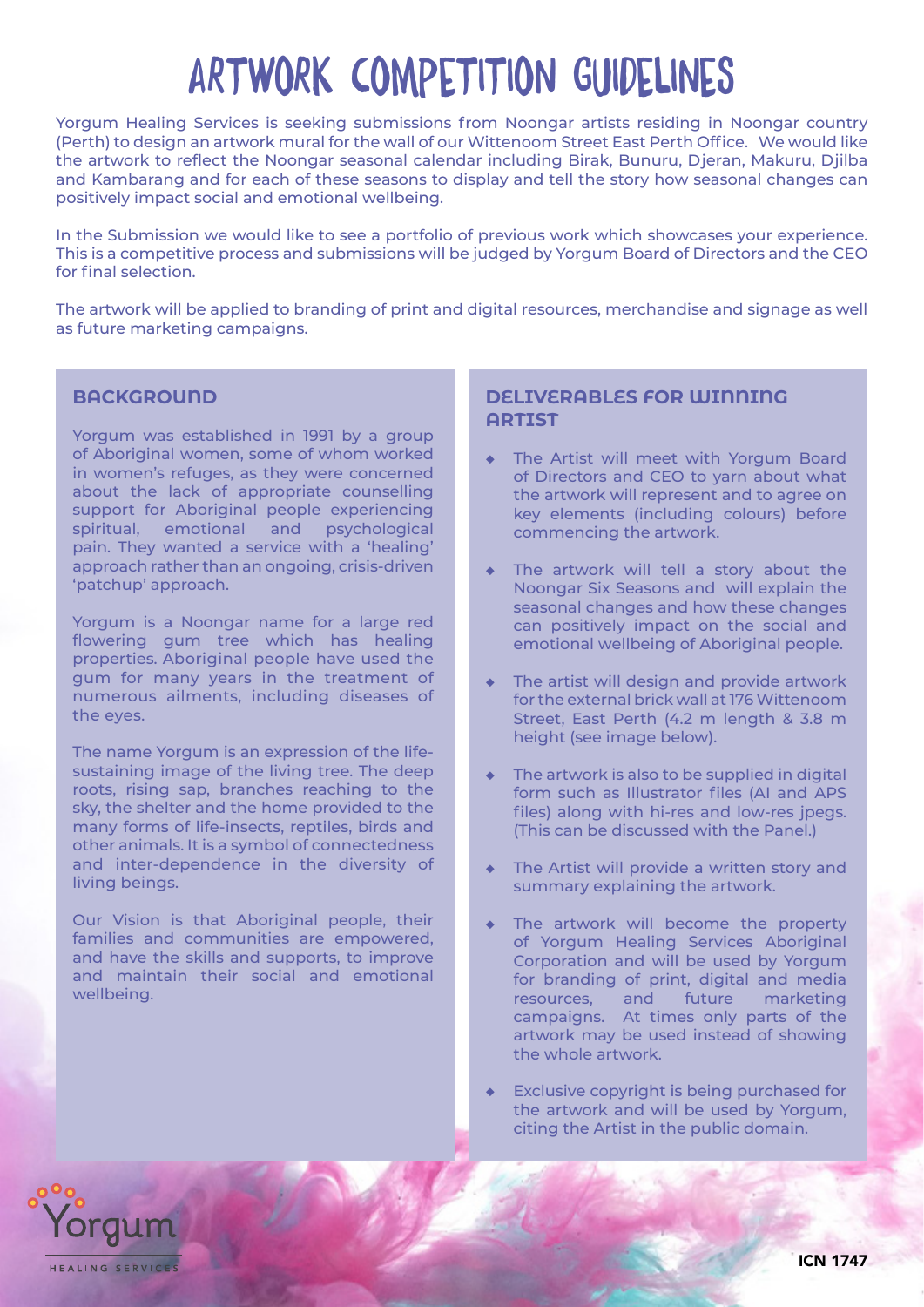## **KEY DATES**

 $\circ$ <sup>oo</sup>c

Yorgum

HEALING SERVICES

| Schedule                    | <b>Dates</b>          |
|-----------------------------|-----------------------|
| <b>Submissions OPEN</b>     | <b>17 June 2022</b>   |
| <b>Submissions CLOSE</b>    | 8 July 2022           |
| Judging and announcement    | 11 - 22 July 2022     |
| <b>Artist briefing</b>      | 25 - 29 July 2022     |
| <b>Finished Artwork due</b> | <b>19 August 2022</b> |



176 Wittenoom Street, East Perth brick wall